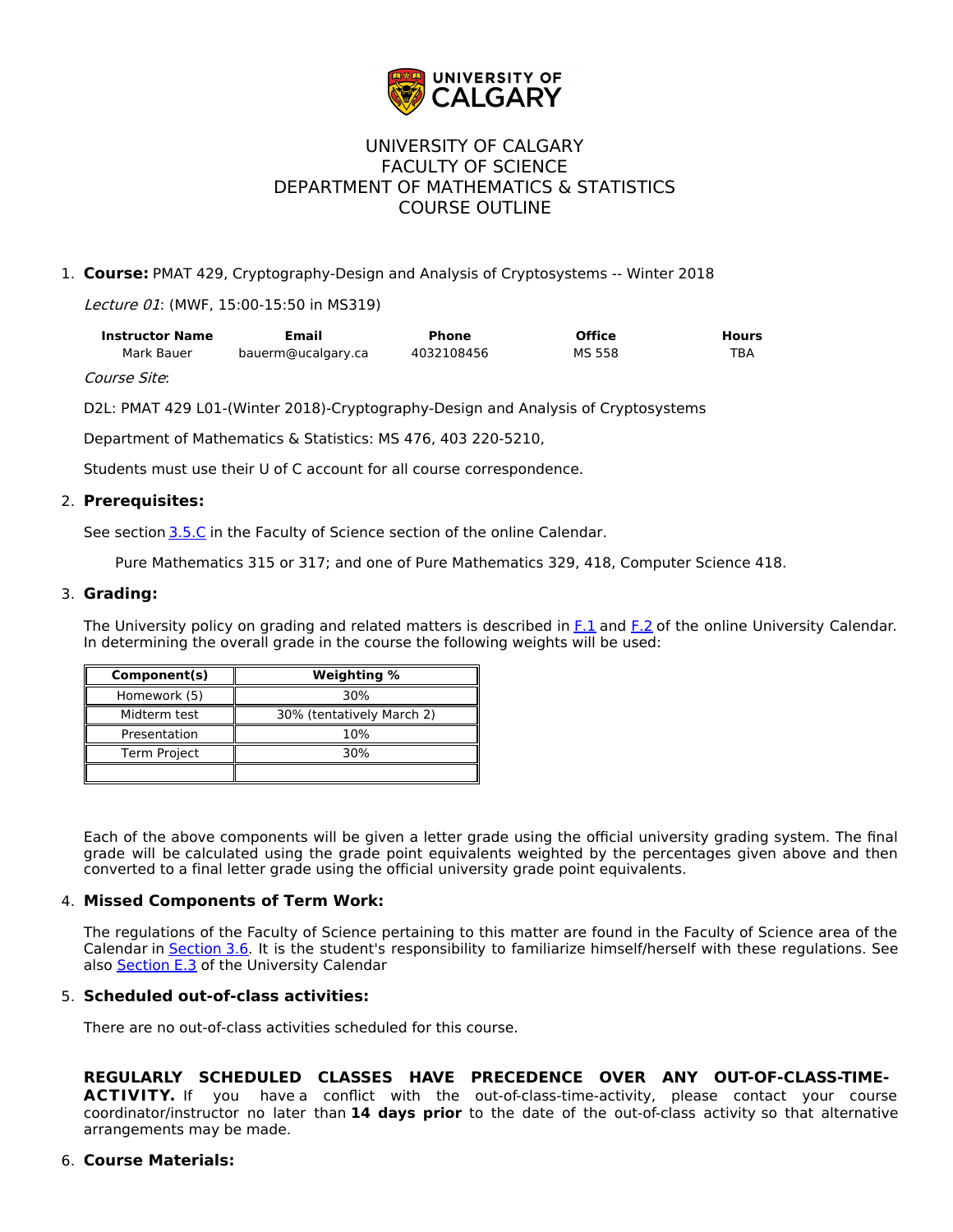**Required Textbook**. An Introduction to Mathematical Cryptography, Hoffstein, Pipher, and Silverman. Springer. Available for free through SpringerLink

#### 7. **Examination Policy:**

No aids are allowed on tests or examinations

Students should also read the Calendar, [Section](http://www.ucalgary.ca/pubs/calendar/current/g.html) G, on Examinations.

#### 8. **Approved Mandatory and Optional Course Supplemental Fees:**

There are no mandatory or optional course supplemental fees for this course

#### 9. **Writing across the Curriculum Statement:**

For all components of the course, in any written work, the quality of the student's writing (language, spelling, grammar, presentation etc.) can be a factor in the evaluation of those reports. See also Section [E.2](http://www.ucalgary.ca/pubs/calendar/current/e-2.html) of the University Calendar.

#### 10. **Human studies statement:**

Students will not participate as subjects or researchers in human studies.

#### 11. **Reappraisal of Grades:**

A student wishing a reappraisal, should first attempt to review the graded work with the Course coordinator/instructor or department offering the course. Students with sufficient academic grounds may request a reappraisal. Non-academic grounds are not relevant for grade reappraisals. Students should be aware that the grade being reappraised may be raised, lowered or remain the same. See [Section](http://www.ucalgary.ca/pubs/calendar/current/i-3.html) I.3 of the University Calendar.

- 1. **Term Work:** The student should present their rationale as effectively and as fully as possible to the Course coordinator/instructor within **15 days** of either being notified about the mark, or of the item's return to the class. If the student is not satisfied with the outcome, the student shall immediately submit the Reappraisal of Graded Term work form to the department in which the course is offered. The department will arrange for a re-assessment of the work if, and only if, the student has sufficient academic grounds. See sections 1.1 and **[I.2](http://www.ucalgary.ca/pubs/calendar/current/i-2.html)** of the University Calendar
- 2. **Final Exam:**The student shall submit the request to Enrolment Services. See [Section](http://www.ucalgary.ca/pubs/calendar/current/i-3.html) I.3 of the University Calendar.

#### 12. **OTHER IMPORTANT INFORMATION FOR STUDENTS:**

- a. **Misconduct:** Academic misconduct (cheating, plagiarism, or any other form) is a very serious offence that will be dealt with rigorously in all cases. A single offence may lead to disciplinary probation or suspension or expulsion. The Faculty of Science follows a zero tolerance policy regarding dishonesty. Please read the sections of the University Calendar under [Section](http://www.ucalgary.ca/pubs/calendar/current/k.html) K. Student Misconduct to inform yourself of definitions, processes and penalties. Examples of academic misconduct may include: submitting or presenting work as if it were the student's own work when it is not; submitting or presenting work in one course which has also been submitted in another course without the instructor's permission; collaborating in whole or in part without prior agreement of the instructor; borrowing experimental values from others without the instructor's approval; falsification/ fabrication of experimental values in a report. **These are only examples**.
- b. **Assembly Points:** In case of emergency during class time, be sure to FAMILIARIZE YOURSELF with the information on [assembly](http://www.ucalgary.ca/emergencyplan/assemblypoints) points.
- c. **Academic Accommodation Policy:** Students needing an accommodation because of a disability or medical condition should contact Student Accessibility Services in accordance with the procedure for accommodations for students with disabilities available at [procedure-for-accomodations-for-students-with](http://www.ucalgary.ca/policies/files/policies/procedure-for-accommodations-for-students-with-disabilities_0.pdf)disabilities\_0.pdf.

Students needing an accommodation in relation to their coursework or to fulfill requirements for a graduate degree, based on a protected ground other than disability, should communicate this need, preferably in writing, to the Associate Head of the Department of Mathematics & Statistics, Jim Stallard by email jbstall@ucalgary.ca or phone 403-220-3953. Religious accommodation requests relating to class, test or exam scheduling or absences must be submitted no later than **14 days** prior to the date in question: <http://www.ucalgary.ca/pubs/calendar/current/e-4.html>

- d. **Safewalk:** Campus Security will escort individuals day or night [\(www.ucalgary.ca/security/safewalk/](http://www.ucalgary.ca/security/safewalk/)) . Call [403-220-5333](tel:4032205333) for assistance. Use any campus phone, emergency phone or the yellow phones located at most parking lot pay booths.
- e. **Freedom of Information and Privacy:** This course is conducted in accordance with the Freedom of Information and Protection of Privacy Act (FOIPP). Students should identify themselves on all written work by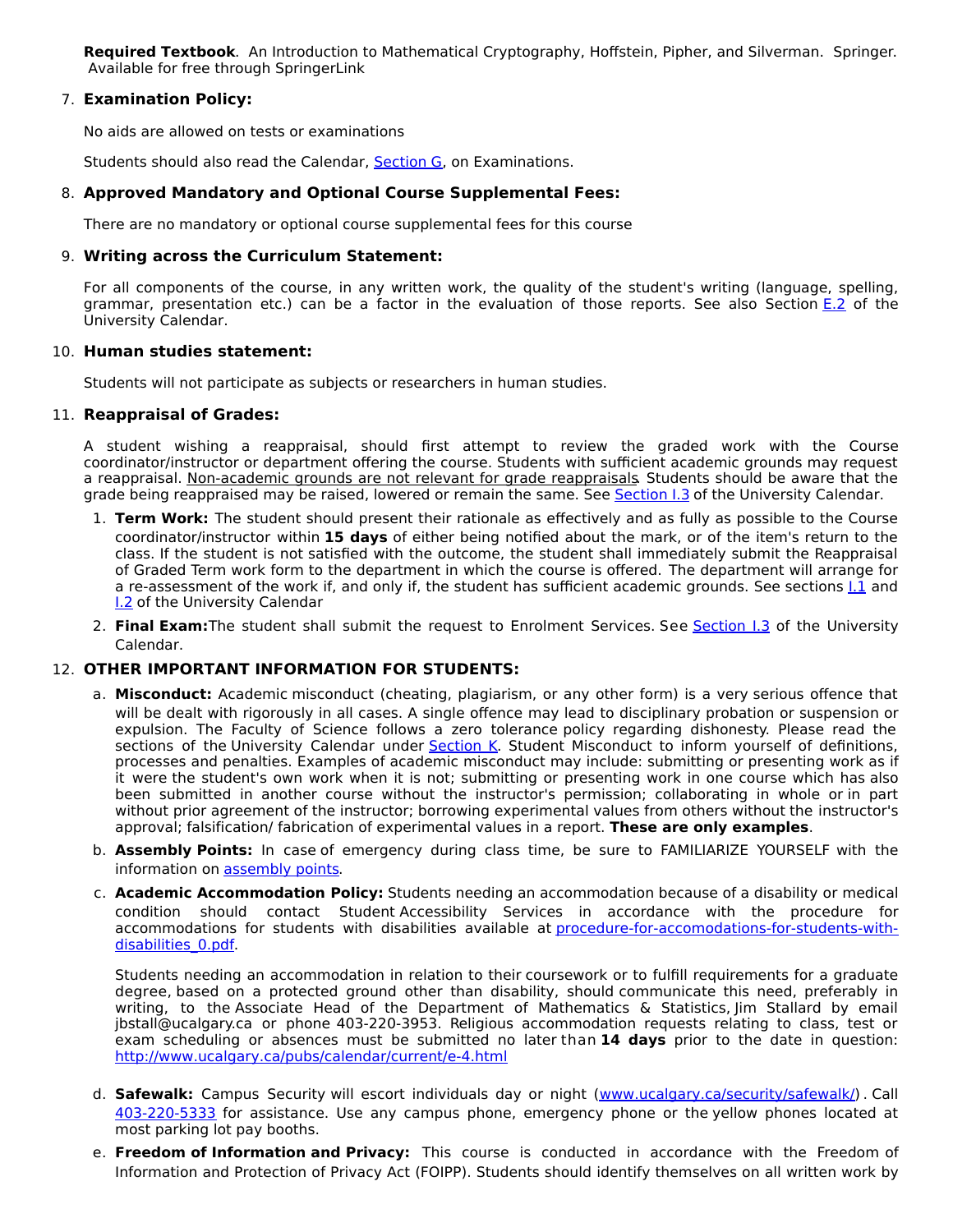placing their name on the front page and their ID number on each subsequent page. For more information, see also [www.ucalgary.ca/legalservices/foip](http://www.ucalgary.ca/legalservices/foip).

- f. **Student Union Information:** VP [Academic](http://www.su.ucalgary.ca/contact), Phone: [403-220-3911](tel:4032203911) Email: [suvpaca@ucalgary.ca](mailto:suvpaca@ucalgary.ca). SU Faculty Rep., Phone: [403-220-3913](tel:4032203913) Email: [sciencerep@su.ucalgary.ca](mailto:sciencerep@su.ucalgary.ca). Student Ombudsman, Email: [suvpaca@ucalgary.ca](mailto:suvpaca@ucalgary.ca).
- g. **Internet and Electronic Device Information:** Unless instructed otherwise, cell phones should be turned off during class. All communication with other individuals via laptop, tablet, smart phone or other device is prohibited during class unless specifically permitted by the instructor. Students that violate this policy may be asked to leave the classroom. Repeated violations may result in a charge of misconduct.
- h. **Surveys:** At the University of Calgary, feedback through the Universal Student Ratings of Instruction [\(USRI](http://www.ucalgary.ca/usri)) survey and the Faculty of Science Teaching Feedback form provides valuable information to help with evaluating instruction, enhancing learning and teaching, and selecting courses. Your responses make a difference - please participate in these surveys.
- i. **SU Wellness Center:** The Students Union Wellness Centre provides health and wellness support for students including information and counselling on physical health, mental health and nutrition. For more information, see [www.ucalgary.ca/wellnesscentre](http://www.ucalgary.ca/wellnesscentre) or call [403-210-9355](tel:4032109355).

**Department Approval:** Electronically Approved **Date:** 2017-12-22 11:15